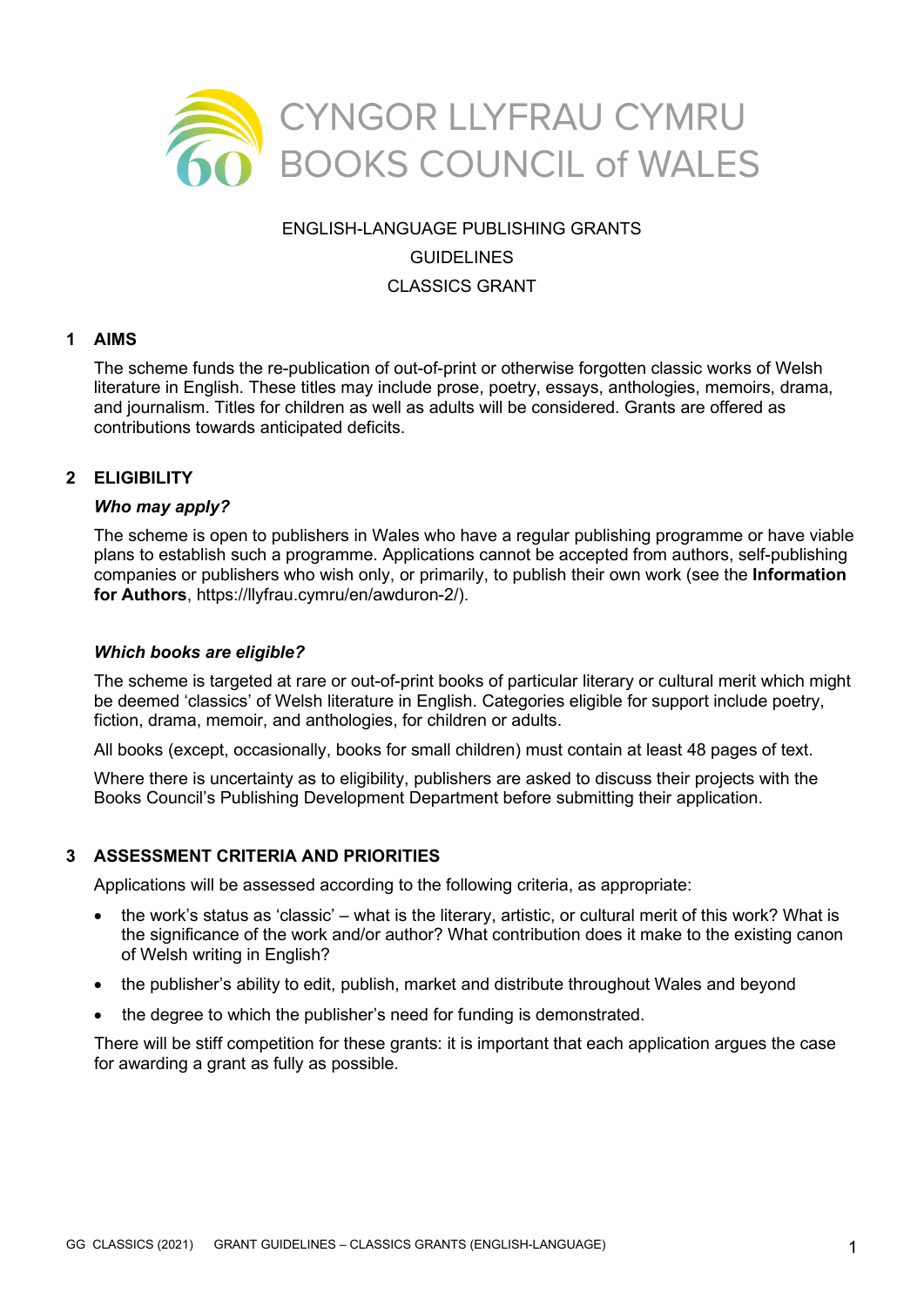# **4 THE GRANT**

- The total annual budget for this scheme is in the region of £12,000.
- There is no minimum or maximum grant, but in general the Books Council seeks to meet the difference between the costs of publishing a book and the likely income from sales of this title in the first two years.
- There is no restriction on the number of applications a publisher may submit, but please bear in mind that competition will be fierce and funds finite.

## **5 APPLICATION PROCEDURE AND TIMETABLE**

- Applications must be made on the application form [GA Classics (2021)] which may be obtained from the address at the end of this document, or from the Books Council website.
- The completed form must be accompanied by a complete typescript of the book in digital form, or two hardcopies. In exceptional cases, a sample and/or synopsis may be acceptable, but publishers who wish to explore this option should contact the Publishing Development Department before submitting their application (please note that such applications will be competing against full manuscripts.)
- Publishers should highlight any additional information which will help the Books Council make an informed judgement (e.g. about illustrations or other material not signalled in the typescript).
- The Books Council will commission its own report(s) on the submitted work, which will recommend to the English-language Publishing Grants Subcommittee whether or not a grant should be offered. Copies of these reports will be sent to the publisher. The identity of the Books Council's reader(s), however, will only be made known with their consent.
- Applications are considered by the English-language Publishing Grants Subcommittee, which meets four times a year, usually in February, May, July and October. Deadlines for applications are posted on BCW's website. Applicants will be informed of decisions within a week of the Subcommittee meeting.
- Grants will not be awarded retrospectively. Publishers should allow sufficient time between a Subcommittee meeting and the planned publication date (six months) to avoid committing to publication before hearing the outcome of their application. Should the publication date be too close to the date of the Subcommittee meeting, the Subcommittee may assume that there is not a genuine need for grant-aid.
- All publishers in receipt of a Classics Grant must adhere to the General Terms and Conditions [GT&C CLASSICS (2021)], including the timely supply of bibliographical data and making grantaided titles available through normal trade channels (including the Books Council's Distribution Centre). Publishers are asked to familiarise themselves with this document before proceeding with an application.

## **6 PAYMENT OF GRANTS**

The Books Council will release the grant to the publisher on receipt of four complimentary copies of the book (ordered from the Distribution Centre) and a completed claim form [GC CLASSICS (2021)]. The Books Council reserves the right to alter the amount of the grant payable if the details in the claim form differ significantly from information presented in the original application or if the publisher fails to adhere to the conditions of grant aid [GT&C CLASSICS (2021)]. Please note that grants that have still not been claimed 12 months after the publication date noted on the application form will be automatically revoked.